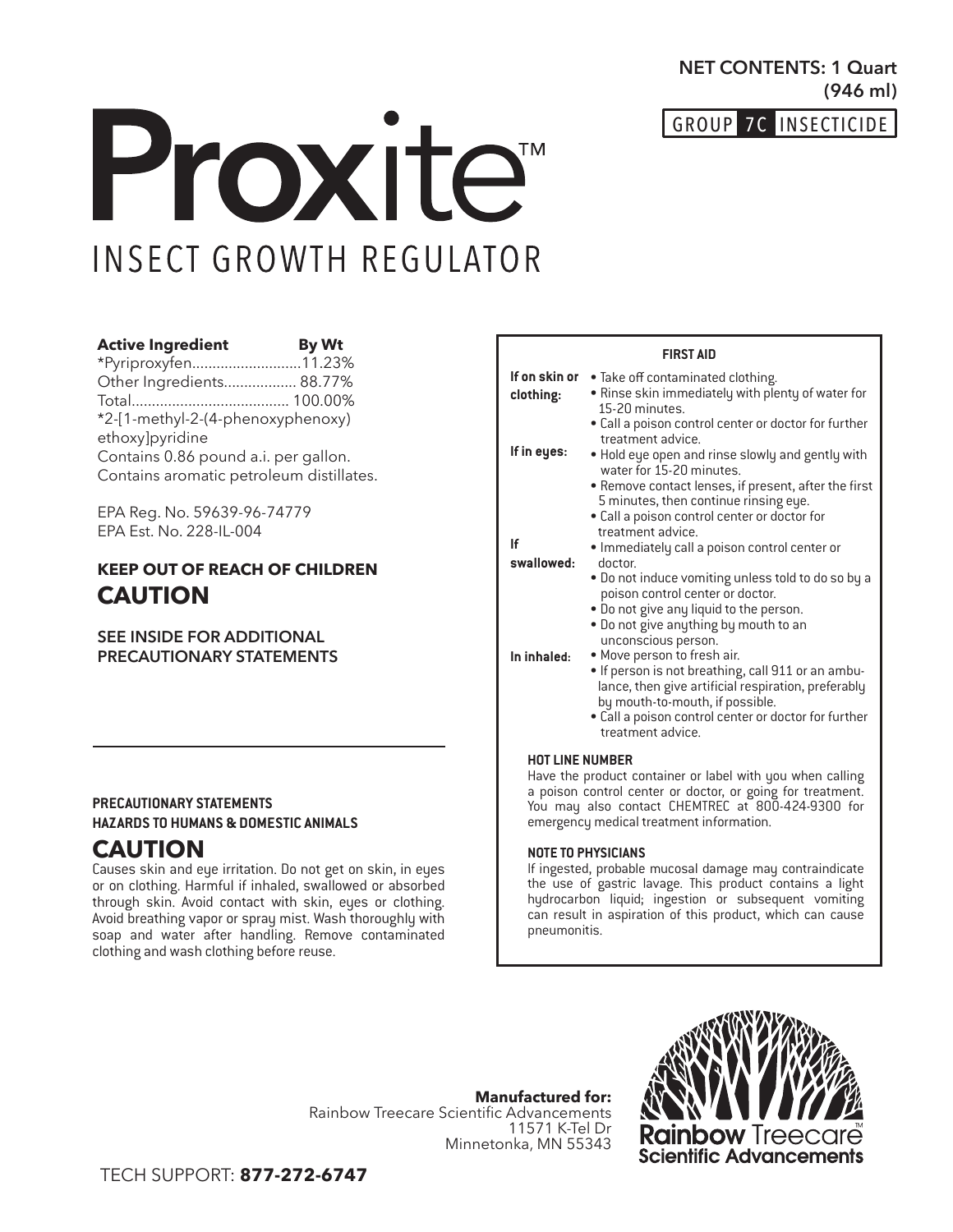#### **PERSONAL PROTECTIVE EQUIPMENT (PPE):**

Some materials that are chemical-resistant to this product are listed below. If you want more options, follow the instructions for category G on an EPA chemical resistance category selection chart.

**Applicators and other handlers must wear**: coveralls over short-sleeved shirt and short pants or long-sleeved shirt and long pants, chemicalresistant gloves, such as Barrier Laminate or Viton ≥ 14 mils, chemicalresistant footwear plus socks, chemical-resistant headgear for overhead exposure, chemical-resistant apron when cleaning equipment, mixing or loading.

**Discard clothing and other absorbent materials that have been drenched or heavily contaminated with this product's concentrate. Do not reuse them.** Follow manufacturer's instructions for cleaning/maintaining PPE. If no such instructions for washables exist, use detergent and hot water. Keep and wash PPE separately from other laundry.

#### **USER SAFETY RECOMMENDATIONS**

Users should:

- Wash hands before eating, drinking, chewing gum, using tobacco or using the toilet.
- Remove clothing immediately if pesticide gets inside. Then wash thoroughly and put on clean clothing.
- Remove PPE immediately after handling this product. Wash the outside of gloves before removing. As soon as possible, wash thoroughly and change into clean clothing.

#### **ENVIRONMENTAL HAZARDS:**

This pesticide is toxic to fish and aquatic invertebrates. Do not apply directly to water, or to areas where surface water is present or to intertidal areas below the mean high water mark. Drift and runoff from treated areas may be hazardous to aquatic organisms in neighboring areas. Do not contaminate water when disposing of equipment washwaters or rinsate.

#### **DIRECTIONS FOR USE**

It is a violation of Federal law to use this product in a manner inconsistent with its labeling.

#### **READ ENTIRE LABEL. USE STRICTLY IN ACCORDANCE WITH PRECAUTIONARY STATEMENTS AND DIRECTIONS, AND WITH APPLICABLE STATE AND FEDERAL REGULATIONS.**

Do not apply this product in a way that will contact workers or other persons, either directly or through drift. Only protected handlers may be in the area during application. For any requirements specific to your State or Tribe, consult the agency responsible for pesticide regulation.

#### **NON-AGRICULTURAL USE REQUIREMENTS**

The requirements in this box apply to uses of this product that are NOT within the scope of the Worker Protection Standard (WPS) for agricultural pesticides (40 CFR Part 170). The WPS applies when this product is used to produce agricultural plants on farms, forests, nurseries or greenhouses.

Keep unprotected persons out of treated areas until sprays have dried.

#### **DISCLAIMER, RISKS OF USING THIS PRODUCT, LIMITED WARRANTY AND LIMITATION OF LIABILITY**

**IMPORTANT: Read the entire Label including this Disclaimer, Risks of Using this Product, Limited Warranty, and Limitation of Liability before using this product. If the terms are not acceptable THEN DO NOT USE THE PRODUCT; rather, return the unopened product within 15 days of purchase for a refund of the purchase price.**

#### **RISKS OF USING THIS PRODUCT**

The Buyer and User (referred to collectively herein as "Buyer") of this product should be aware that there are inherent unintended risks associated with the use of this product which are impossible to eliminate. These risks include, but are not limited to, injury to plants and crops to which this product is applied, lack of control of the target pests or weeds, resistance of the target pest or weeds to this product, injury caused by drift, and injury to rotational crops caused by carryover in the soil. Such risks of crop injury, non-performance, resistance or other unintended consequences are unavoidable and may result because of such factors as weather, soil conditions, disease, moisture conditions, irrigation practices, condition of the crop at the time of application, presence of other materials either applied in the tank mix with this product or prior to application of this product, cultural practices or the manner of use or application, (or a combination of such factors) all of which are factors beyond the control of Rainbow Treecare Scientific Advancements. The Buyer should be aware that these inherent unintended risks may reduce the harvested yield of the crop in all or a portion of the treated acreage, or otherwise affect the crop such that additional care, treatment and expense are required to take the crop to harvest. If the Buyer chooses not to accept these risks, THEN THIS PRODUCT SHOULD NOT BE APPLIED. By applying this product Buyer acknowledges and accepts these inherent unintended risks AND AGREES THAT ALL SUCH RISKS ASSOCIATED WITH THE APPLICATION AND USE ARE ASSUMED BY THE BUYER.

Rainbow Treecare Scientific Advancements shall not be responsible for losses or damages (including, but not limited to, loss of yield, increased expenses of farming the crop or such incidental, consequential or special damages that may be claimed) resulting from use of this product in any manner not set forth on the label. Buyer assumes all risks associated with the use of this product in any manner or under conditions not specifically directed or approved on the label.

#### **LIMITED WARRANTY**

Rainbow Treecare Scientific Advancements warrants only that this product conforms to the chemical description on the label and is reasonably fit for the purposes stated in the label, under average use conditions, when used strictly in accordance with the label **and subject to the Risks of Using This Product as described above. EXCEPT AS SET FORTH ABOVE, RAINBOW TREECARE SCI-ENTIFIC ADVANCEMENTS MAKES NO OTHER WARRANTIES,** 

(continued)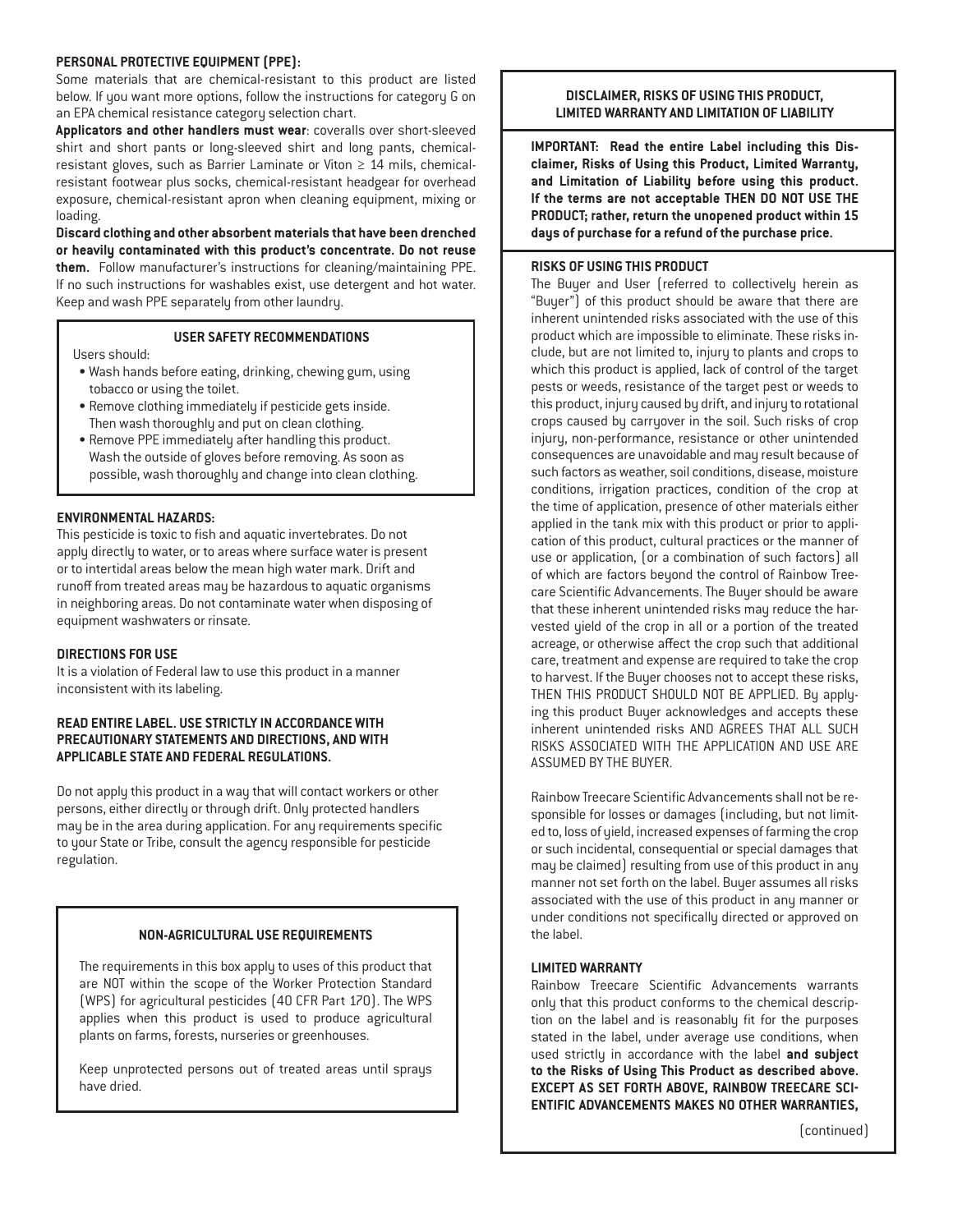**EITHER EXPRESSED OR IMPLIED.** No agent or representative of Rainbow Treecare Scientific Advancements or Seller is authorized to make or create any other express or implied warranty.

#### **LIMITATION OF LIABILITY**

**In no event shall Rainbow Treecare Scientific Advancements or Seller be liable for any incidental, consequential, indirect or special damages resulting from the use or handling of this product. The limitation includes, but is not limited to, loss of yield on all or any portion of the treated acreage, increased care, treatment or other expenses required to take the crop to harvest, increased finance charges or altered finance ratings, emotional or mental distress and/or exemplary damages. THE EXCLUSIVE REM-EDY OF THE BUYER, AND THE EXCLUSIVE MAXIMUM LIABIL-ITY OF RAINBOW TREECARE SCIENTIFIC ADVANCEMENTS OR SELLER FOR ANY AND ALL CLAIMS, LOSSES, INJURIES OR DAMAGES (INCLUDING CLAIMS BASED ON BREACH OF WAR-RANTY, CONTRACT, NEGLIGENCE, TORT, STRICT LIABILITY OR OTHERWISE) RESULTING FROM THE USE OR HANDLING OF THIS PRODUCT SHALL BE THE RETURN OF THE PURCHASE PRICE OF THIS PRODUCT OR, AT THE ELECTION OF RAINBOW TREECARE SCIENTIFIC ADVANCEMENTS OR SELLER, THE RE-PLACEMENT OF THE PRODUCT.**

#### **PROMPT NOTICE OF CLAIM**

Rainbow Treecare Scientific Advancements must be provided notice as soon as Buyer has reason to believe it may have a claim, but in no event later than twenty-one days from date of planting, or twenty-one days from the date of application, whichever is latter, so that an immediate inspection of the affected property and growing crops can be made. If Buyer does not notify Rainbow Treecare Scientific Advancements of any claims, in such period, it shall be barred from obtaining any remedy.

#### **NO AMENDMENTS**

Rainbow Treecare Scientific Advancements and Seller offer this product, and Buyer accepts it, subject to the foregoing **Disclaimer, Risks of Using This Product, Limited Warranty**  and **Limitation of Liability,** which may not be modified by any oral or written agreement.

#### **TANK MIX**

**NOTICE: Tank mixing or use of this product with any other product which is not specifically and expressly authorized by the label shall be the exclusive risk of user, applicator and/or application advisor.**

Read and follow the entire label of each product to be used in the tank mix with this product.

#### **RESISTANCE MANAGEMENT RECOMMENDATIONS**

For resistance management purposes, Proxite Insect Growth Regulator is a Group 7C insecticide. Any insect population may contain individuals naturally resistant to Proxite Insect Growth Regulator and other Group 7C insecticides. The resistant individuals dominate the insect population if these insecticides are used repeatedly. These resistant insects may not be controlled by Proxite Insect Growth Regulator or other Group 7C insecticides, although local experts should be consulted for local resistance recommendations. The classification scheme is based on mode of action. It is recognized that resistance of insects and mites to insecticides and acaricides can also result from enhanced metabolism, reduced penetration or behavioral changes that are not linked to any site of action classification but are specific for individual chemicals or chemical groupings. Despite this, alternation of compounds from different chemical classes remains a viable management technique.

To delay insecticide resistance

- Avoid exclusive repeated use of insecticides from the same chemical subgroup.
- Integrate other control methods (chemical, cultural, biological) into insect control programs.

For further information contact your local Pest Control Advisor (PCA).

#### **PRODUCT INFORMATION**

For control of insects including whiteflies and scales in outdoor ornamentals, including ground covers, shrubs and ornamental trees, non-bearing fruit and nut trees.

Proxite Insect Growth Regulator affects all pest insect life stages, including eggs, nymphs/larvae, pupae and adults. Proxite Insect Growth Regulator does not control adults, but greatly reduces their production of viable eggs due to its strong transovarial activity. In whitefly, transovarial activity begins within one day after adults contact or ingest Proxite Insect Growth Regulator residues. Proxite Insect Growth Regulator is also ovicidal and inhibits metamorphosis of nymphs, larvae and pupae into adults. Since Proxite is an Insect Growth Regulator (IGR), activity depends on the insect's development. Therefore, evidence of activity may be slower than with typical contact insecticides, especially when large numbers of late instars are present at time of application.

Proxite Insect Growth Regulator also has strong translaminar activity on a variety of ornamental plants, including poinsettia, hibiscus, gerbera daisy and chrysanthemums. Proxite Insect Growth Regulator residues applied to the upper leaf surface will rapidly penetrate the leaf cuticle, and can subsequently be ingested by immature and adult insects feeding on the lower leaf surface (e.g. whitefly). Therefore, even in cases where it is difficult to achieve thorough under leaf spray coverage, Proxite Insect Growth Regulator can still provide highly effective control.

**Proxite Insect Growth Regulator is intended for use in Integrated Pest Management (IPM) or Insect Resistance Management (IRM) programs. Proxite Insect Growth Regulator will not control adult insects, and it is recommended to be used in combination and/or rotation with other IPM or IRM materials. Contact your local state extension service for details.** (continued)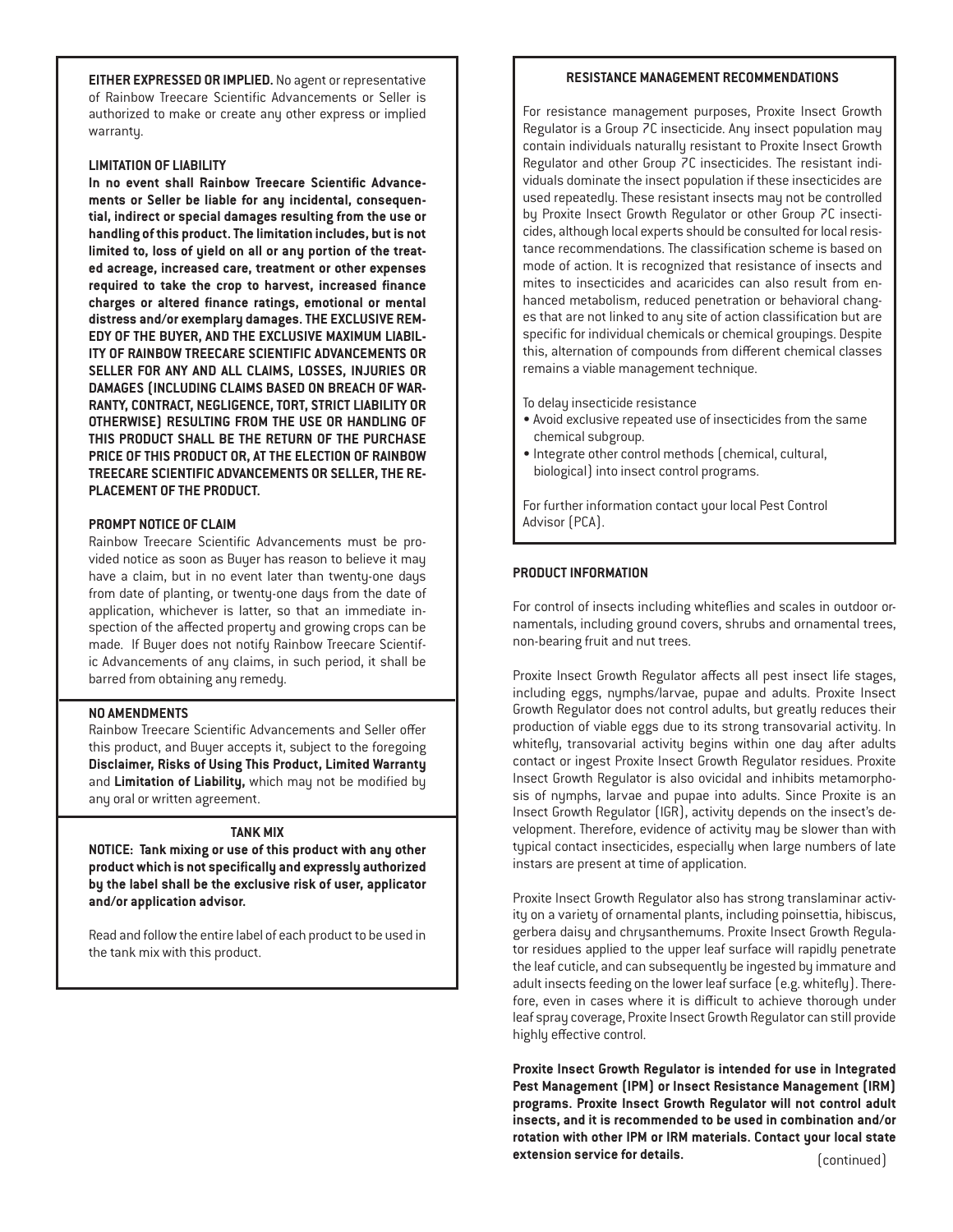#### **PLANT TOLERANCE**

**IMPORTANT**: The large number of existing ornamental varieties and cultivars coupled with the constant introduction of new varieties makes it impossible to field test Proxite Insect Growth Regulator in every locale where sold or in all of the combinations created by these differences. These differences include the soil or media type, pH, moisture or fertility, environmental conditions such as temperature, lighting or degree-days and horticultural practice and the manner of use and application of this product.

To ensure that Proxite Insect Growth Regulator is compatible with the variety or cultivar under your specific conditions, test the product on a limited scale and observe for phytotoxicity for two weeks before making large scale applications. Phytotoxicity has been observed on the following plants: Salvia (*Salvia* spp.), Ghost Plant (*Graptopetalum paraguayense*), Boston Fern (*Nephrolepis exaltata*), Schefflera (*Schefflera* spp.), Gardenia (*Gardenia* spp.) and Coral Bells (*Heuchera sanguinea*). It is therefore recommended that Proxite Insect Growth Regulator not be used on these plants. Do not apply to Poinsettia after bract formation.

#### **MIXING INSTRUCTIONS**

Prepare no more spray mixture than is necessary for the immediate operation. Thoroughly clean spray equipment before using this product. Agitate thoroughly before and during application. Flush spray tank thoroughly with clean water daily after use and dispose of pesticide rinsate by application to a previously treated area. Add 1/2 to 2/3 of the required amount of water to the spray or mix tank. With the agitator running, add the required amount of Proxite Insect Growth Regulator. Continue agitation while adding the remainder of the water. Begin application of the spray solution after Proxite Insect Growth Regulator has been added and completely dispersed into the mix water. Maintain agitation until all of the mixture has been applied.

#### **CONVERSION CHART**

| <b>Gallons of Mixture*</b> |     |              |     |              |    |              |      |             |      |
|----------------------------|-----|--------------|-----|--------------|----|--------------|------|-------------|------|
| Rate/100 Gals              |     | Rate/50 Gals |     | Rate/25 Gals |    | Rate/10 Gals |      | Rate/5 Gals |      |
| 0Z                         | ml  | 0Z           | ml  | 0Z           | ml | 0Z           | ml   | 0Z          | ml   |
| $\overline{c}$             | 59  | $\mathbf{1}$ | 30  | 0.5          | 15 | 0.2          | 5.9  | 0.1         | 3.0  |
| 3                          | 89  | 1.5          | 44  | 0.75         | 22 | 0.3          | 8.9  | 0.15        | 4.4  |
| $\overline{4}$             | 118 | 2            | 59  | 1.0          | 30 | 0.4          | 11.8 | 0.2         | 5.9  |
| 5                          | 148 | 2.5          | 74  | 1.25         | 37 | 0.5          | 14.8 | 0.25        | 7.4  |
| 6                          | 177 | 3            | 89  | 1.5          | 44 | 0.6          | 17.7 | 0.3         | 8.9  |
| 8                          | 237 | 4            | 118 | 2.0          | 59 | 0.8          | 23.7 | 0.4         | 11.8 |
| 10                         | 296 | 5            | 148 | 2.5          | 74 | 1.0          | 30.0 | 0.5         | 14.8 |
| 12                         | 355 | 6            | 177 | 3.0          | 89 | 1.2          | 35.5 | 0.6         | 17.7 |

\*Determine the rate per 100 gallons from Table 1. Follow the proper rate across the row to determine how much to add for mixtures less than 100 gals.

#### **COMPATIBILITY**

Proxite Insect Growth Regulator is compatible with most commonly used insecticides, fungicides and spray adjuvants. When using Proxite Insect Growth Regulator in tank mixes with other pesticides, observe all directions for use and precautions on the respective tank mix label. When making an application of a tank mix for the first time, it is recommended that a few plants be treated and observed for phytotoxicity for two to four weeks before making large scale applications.

#### **LOW VOLUME SYSTEMS**

Proxite Insect Growth Regulator has been evaluated and shown to be effective for foliar applications when applied through Electrostatic Spraying Systems, PulsFog® Systems or other low volume systems. To calculate the amount of product to be applied, use the appropriate amount of Proxite Insect Growth Regulator for the square footage to be treated with spray as listed. The amount of carrier (water) is dependent on the amount needed for adequate coverage.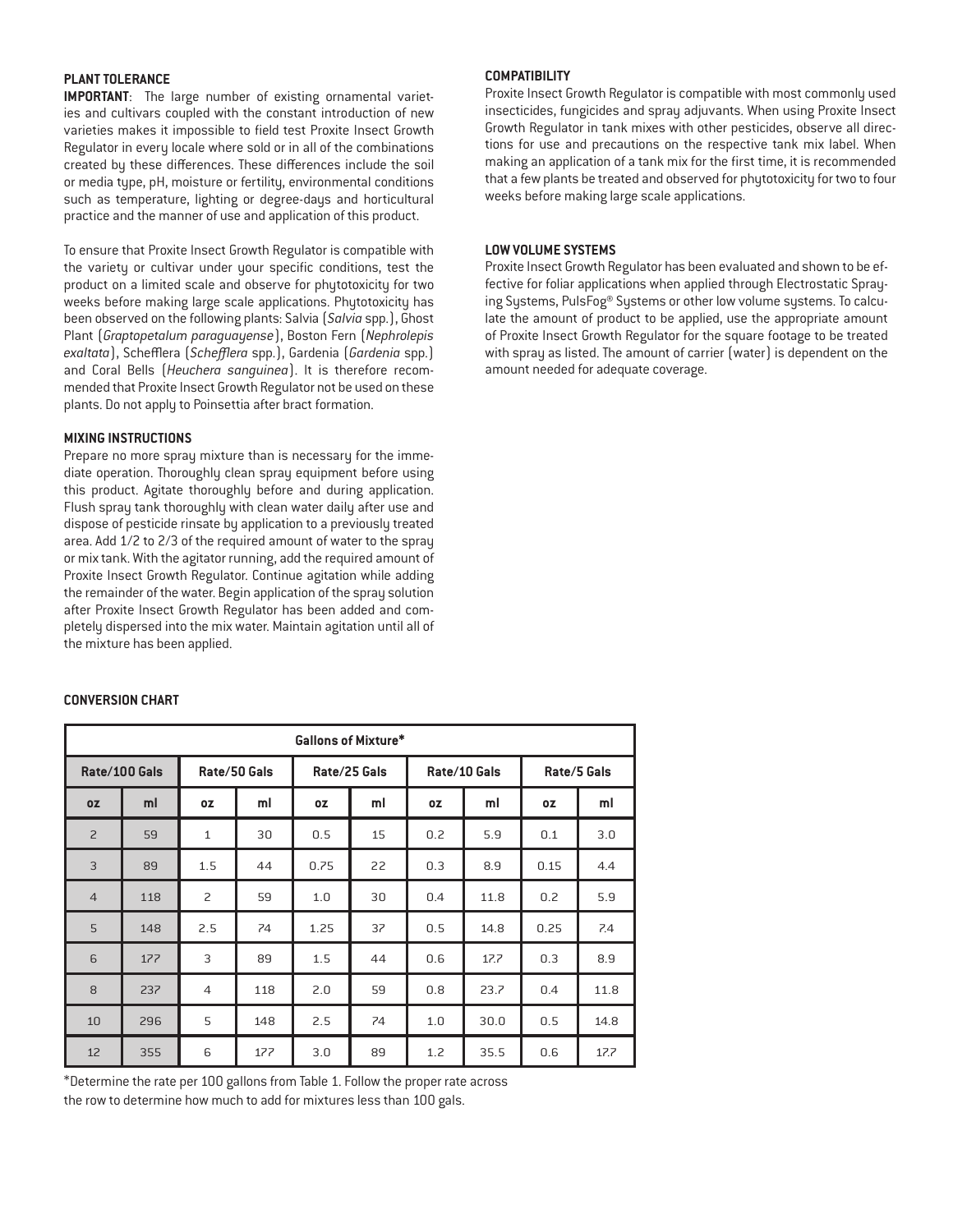| <b>PESTS</b>                                                                                                                                                                                                                                                  | <b>RATES</b>                  | <b>APPLICATION METHOD</b>                                                        | <b>SPECIAL INSTRUCTIONS</b>                                                                                                                                                                                                                                                                                                                                                                                                                                                                                                                                                                                                                                                                                                                                                                                                                                                                                                                     |
|---------------------------------------------------------------------------------------------------------------------------------------------------------------------------------------------------------------------------------------------------------------|-------------------------------|----------------------------------------------------------------------------------|-------------------------------------------------------------------------------------------------------------------------------------------------------------------------------------------------------------------------------------------------------------------------------------------------------------------------------------------------------------------------------------------------------------------------------------------------------------------------------------------------------------------------------------------------------------------------------------------------------------------------------------------------------------------------------------------------------------------------------------------------------------------------------------------------------------------------------------------------------------------------------------------------------------------------------------------------|
| Aphids (suppression)<br><b>Western Flower</b><br>Thrips (suppression)<br>Whiteflies including:<br>Ficus Whitefly<br>Giant Whitefly<br>Greenhouse Whitefly<br>Rugose Spiraling Whitefly<br>Silverleaf Whitefly<br>Sweetpotato Whitefly                         | $6$ to $8$ fl oz/<br>100 gals | <b>Foliar Spray</b><br>100 gals of spray mix will treat<br>20,000 sq ft of area. | Apply the spray mixture uni-<br>formly to all plant surfaces and<br>to the point of runoff.<br>Make first application when<br>adult insects begin to appear.<br>If necessary, make a second<br>application from 14 to 28 days<br>after the first application. If an<br>additional application is needed<br>less than 14 days after the first<br>treatment, use an IGR [Insect<br>Growth Regulator) with another<br>mode of action or another<br>chemical class of insecticide.<br>Use lower rate and longer<br>interval for newly established<br>infestations and when plants<br>are not rapidly flushing new<br>growth. Use higher rates and<br>shorter interval for established<br>infestations and/or when plants<br>are rapidly flushing new growth.<br>Apply no more than two times<br>per cropping cycle or no more<br>than two times per six months.<br>If rapid control of adult insects<br>is required, apply a labeled<br>adulticide. |
| Mealybugs<br>(suppression)<br>Scale including:<br><b>Black Scale</b><br>California Red Scale<br>Euonymus Scale<br><b>False Oleander Scale</b><br>Florida Wax Scale<br>Pine Needle Scale<br>San Jose Scale<br><b>Snow Scale</b><br>Spotted Tentiform Leafminer | 8 to 12 fl oz/<br>100 gals    | <b>Foliar Spray</b><br>100 gals of spray mix will treat<br>20,000 sq ft of area. | Apply<br>the<br>mixture<br>spray<br>uniformly to all plant surfaces<br>and to the point of runoff.<br>Target crawler stage when<br>treating infestations of scale.                                                                                                                                                                                                                                                                                                                                                                                                                                                                                                                                                                                                                                                                                                                                                                              |

**Table 1. Directions for Use on Shrubs, Ornamentals, Flowering Plants, Foliage Plants, Ground Covers, Ornamental Trees, Non-Bearing Fruit, Nut Trees and Vines**

**NOTE:** Since ornamental varieties are numerous, constantly changing, and may react differently to Proxite Insect Growth Regulator and tank mixtures including Proxite Insect Growth Regulator, test the product(s) on a small scale before making large scale applications. Phytotoxicity has been observed on the following plants: Salvia (*Salvia* spp.), Ghost Plant (*Graptopetalum paraguayense*), Boston Fern (*Nephrolepis exaltata*), Schefflera (*Schefflera* spp.), Gardenia (*Gardenia* spp.) and Coral Bells (*Heuchera sanguinea*). It is therefore recommended that Proxite Insect Growth Regulator not be used on these plants. DO NOT APPLY TO POINSETTIA AFTER BRACT FORMATION.